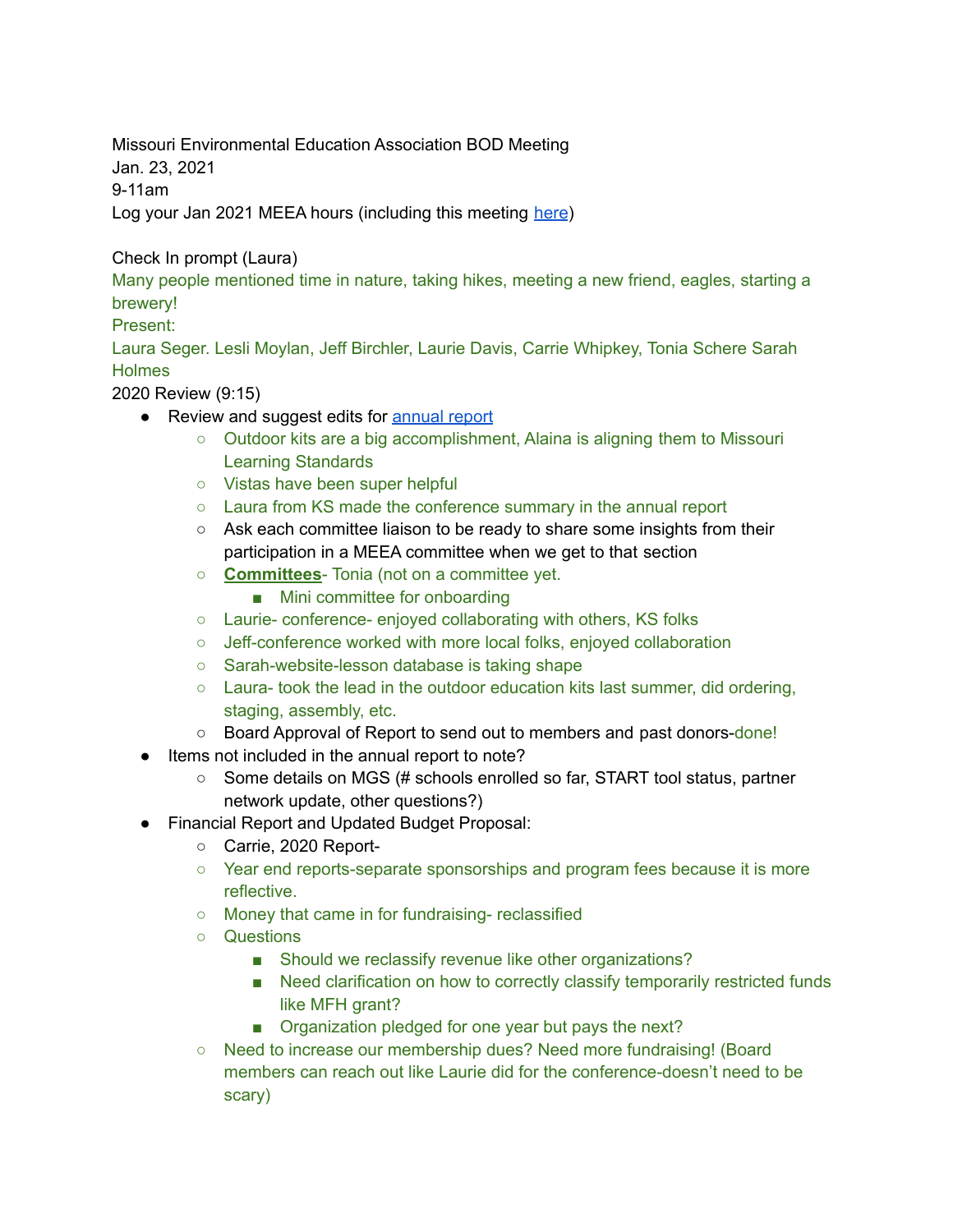- Looks like we are in a decent place financially.
- Sarah -votes to approve draft 3, Carrie- seconds, all in favor
- Jeff- Virtual conference- how did we do?
	- We generated income on registration
	- Exceeded goals for sponsorship-Over \$5,000 (Springfield Environmental Services) <yay Laurie!>
- Carrie, Budget Proposal Vote (see notes in the pdf)
- Proposal: Hire a bookkeeper in 2021- to help the treasurer, time classifications, translate quarterly financials to plain language, need a board member to propose. Bookkeeper and treasurer are two different roles, bookkeeper also does taxes at the end of the year.
- PPP loan- bookkeeper can guide here
- Treasurer- concerned with financial health- translates to layman
- Bookkeeper hours would be about 2-5 hours a month
- Treasurer- 5 hours a month is about what Carrie has done
- Carrie proposes we hire a bookkeeper in 2021- 5 hours a month max
- Laurie moves that we do that
- Laura seconds that
- None opposed, all in favor
- NOTE: approved via email--shifting Lesli's salary from .75FTE to .5FTE for 2021, with bonus at year-end if finances allow (Lesli will continue to work 30 hrs/week)

Review of [Priorities](https://docs.google.com/document/d/1uorB6vtqTh6LdwJKkes098WXrES008dEiyPXSotSris/edit?usp=sharing) for the Year then use Dynamic [Governance](https://drive.google.com/file/d/1mDJ9Tl2yIccwr7CuNLKHCLm4OwwP499b/view?usp=sharing) to: (9:45) [Click](https://docs.google.com/document/d/1g4BfboLl_gENdeEmKqK2p2q_L6HbOviYBEtwhnftFDU/edit?usp=sharing) here for a link to the notes [regarding](https://docs.google.com/document/d/1g4BfboLl_gENdeEmKqK2p2q_L6HbOviYBEtwhnftFDU/edit?usp=sharing) Priorities for 2021

- Discuss
- Propose changes?
	- Conference discussion--swap years for CoMo and KC conferences?
	- New Committees for the Year?
		- JEDI (work group? Thinking after the review and any changes implemented, the JEDI work will be embedded in all the other committees)
		- Certification
		- Determine Board liaisons if approved

## **Committees for the Year**

MGS Committee-Erin Conference Committee-Jeff and Laurie Website- Sarah JEDI Work Group- Laura Certification Program- Tonia is interested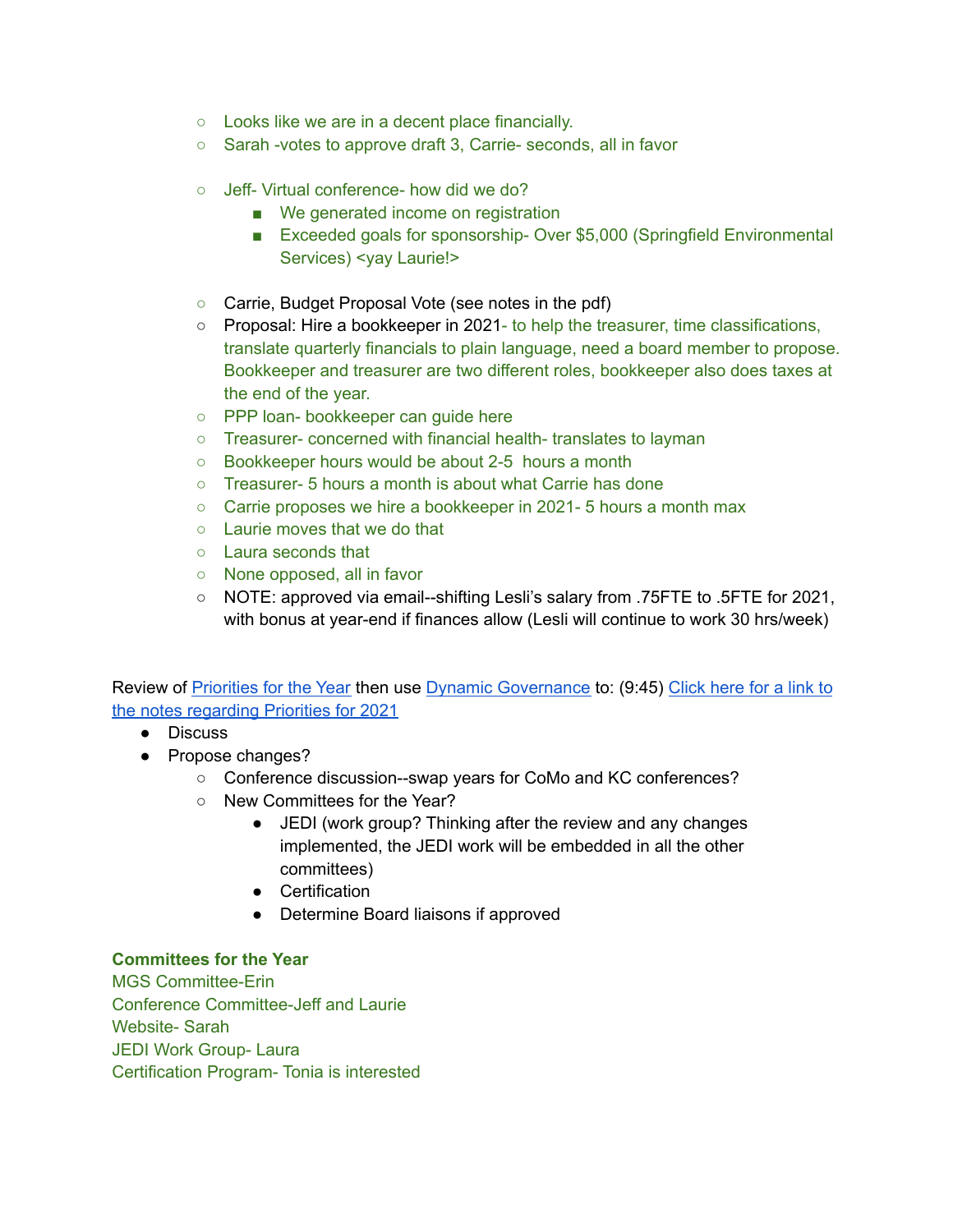(9:55) Do we want to issue a public statement given the state of things nationally? Something about our commitment to social justice and its intertwined connection with environmental health? (Laura) All members present agree on this! YAY!

Board Elections (10:10)

- Timeline
	- Jan-Feb recruit
	- Feb- election
	- March 1- ready to onboard
- Executive Board Elections
- Who will do what help by when?
	- Write invite letter to members who want to nominate themselves
		- Lesli send in e-blast
	- Invite colleagues (characteristics/skills we need?)
	- Create form for voting
	- Collate candidate information and prepare ballot email
	- Welcome 2021-2022 Board (Lesli, Laura)
	- Update board handbook and onboarding procedures (Tonia, Laura, others?)

Carrie will be stepping down. She will be traveling and working from anywhere in the US! Meredith will be stepping down as well.

We thank both Carrie and Meredith for their service to MEEA

Election Procedure-

Review positions, nominate in the chat, one at a time. Any changes, proposal? Objections?

Lesli Moylan nominated Jeff-Board President Elect/Secretary- Jeff Birchler Lesli Moylan nominated Laurie Davis- Treasurer-Laurie Davis

Both accepted the nomination, approved by consent vote

We need to brainstorm some other people and reach out. 2 Weeks!

Other items: (10:45)

- 1. 2020 Awards--nominate and vote?
	- a. Normally a conference committee project, but this year with the major lift of a virtual conference, it was put on hold and we opened up the nomination process to our membership via website launch
		- i. No nominations
	- b. Lesli and Laura's suggestions: deviate from the usual suite of awards since 2020 was so wackadoodle (usually we have 4 awards: Jan Weaver Env Educator Award, Organization Award, Youth Group Award, and Lifetime Achievement)